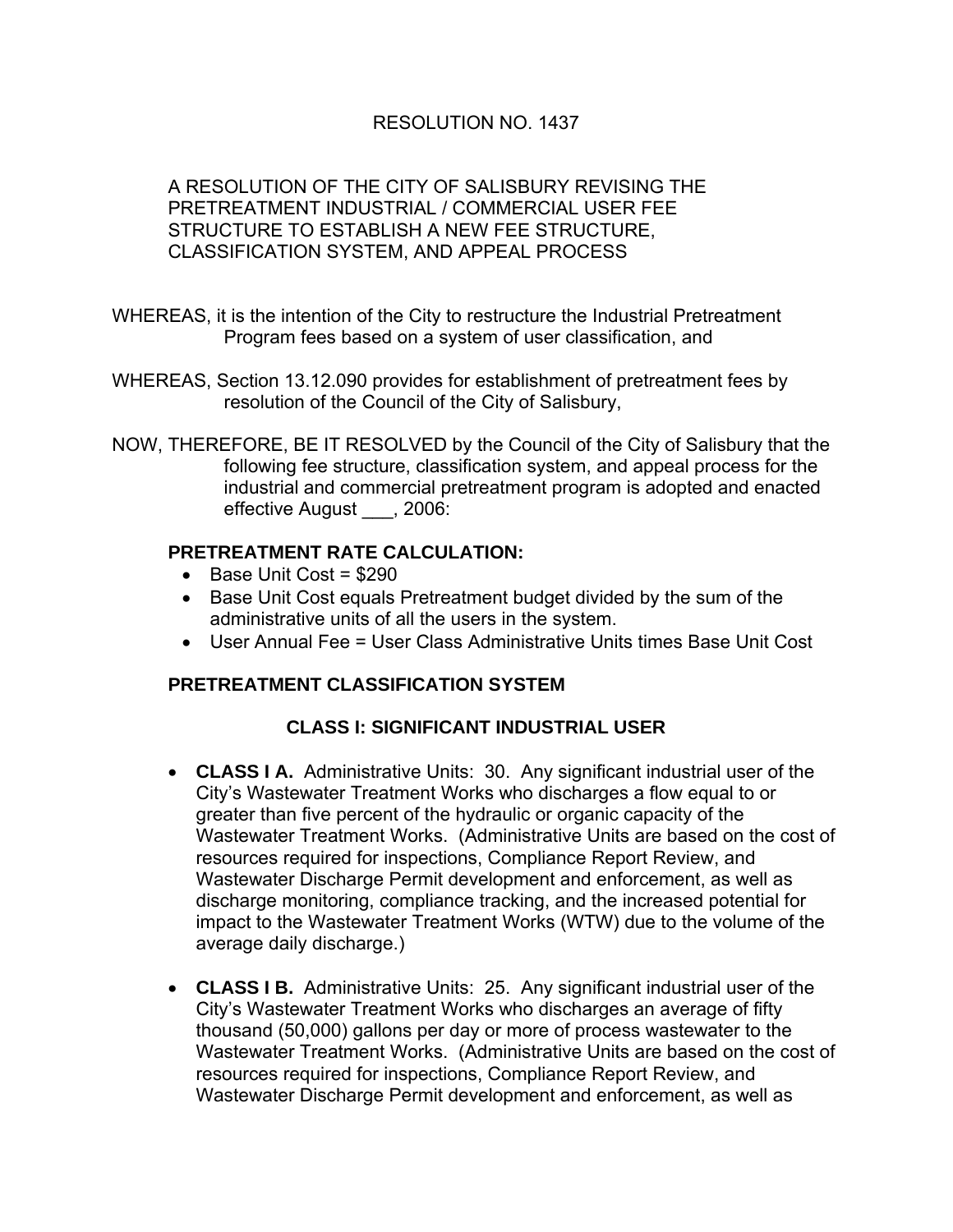discharge monitoring, compliance tracking, and the increased potential for impact to the WTW due to the volume of the average daily discharge.)

- **CLASS I C.** Administrative Units: 20. Any significant industrial user of the City's Wastewater Treatment Works who is subject to categorical pretreatment standards and discharges process wastewater to the Wastewater Treatment Works. (Administrative Units are based on the cost of resources required for inspections, Compliance Report Review, and Wastewater Discharge Permit development and enforcement, as well as discharge monitoring, and compliance tracking. This classification includes additional monitoring and reporting requirements due to EPA categorical regulations.)
- **CLASS I D.** Administrative Units: 15. Any significant industrial user of the City's Wastewater Treatment Works who discharges an average of twentyfive thousand (25,000) gallons per day or more of process wastewater to the Wastewater Treatment Works. (Administrative Units are based on the cost of resources required for inspections, Compliance Report Review, and Wastewater Discharge Permit development and enforcement, as well as discharge monitoring and compliance tracking.)
- **CLASS I E.** Administrative Units: 10. Any significant industrial user of the City's Wastewater Treatment Works who is subject to categorical pretreatment standards, but does not discharge process wastewater to the Wastewater Treatment Works. (Administrative Units are based on the cost of resources required for inspections, Compliance Report Review, and Zero Discharge Permit development and enforcement.)

# **CLASS II: MINOR INDUSTRIAL/COMMERCIAL USER**

- **CLASS II A-1**. Administrative Units: 7. Any user of the City's Wastewater Treatment Works who discharges an average of 5,000 gallons per day or more of total wastewater or is designated as such by the Pretreatment Coordinator based on the type of facility. (Administrative Units are based on the cost of resources required for inspections, routine monitoring, and enforcement, as well as the increased potential for negative impact to the WTW due to the makeup and/or volume of the average daily discharge.) This includes: Large Hospitals and Large Campus.
- **CLASS II A-2.** Administrative Units: 5. Any user of the City's Wastewater Treatment Works who discharges an average of 5,000 gallons per day or more of total wastewater or is designated as such by the Pretreatment Coordinator based on the type of facility. (Administrative Units are based on the cost of resources required for inspections, routine monitoring, and enforcement, as well as the increased potential for negative impact to the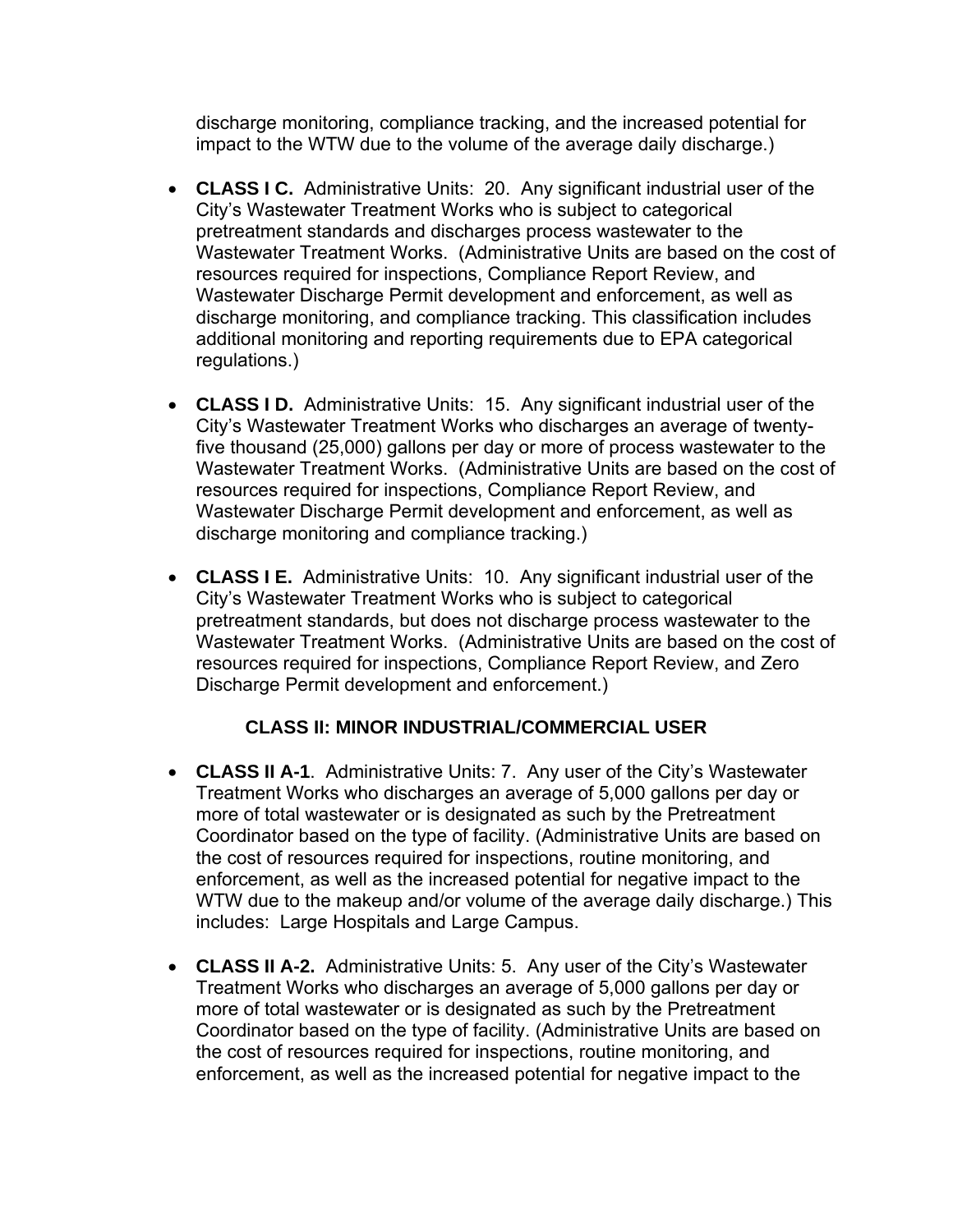WTW due to the makeup and/or volume of the average daily discharge.) This includes: Dry Process Manufacturing Plant, Hotels, and Light Industry

- **CLASS II B.** Administrative Units: 2. Any user of the City's Wastewater Treatment Works who discharges an average of ≥1,000 gallons per day up to 5,000 gallons per day of total wastewater or is designated as such by the Pretreatment Coordinator based on the type of facility. (Administrative Units are based on the cost of resources required for inspections, enforcement, and monitoring.) This includes: Fast Food and Larger Restaurants, and Large Garages.
- **CLASS II C.** Administrative Units: 1.5. Any user of the City's Wastewater Treatment Works who discharges an average of 500 - 1,000 gallons per day or more of wastewater or is designated as such by the Pretreatment Coordinator based on the type of facility. (Administrative Units are based on the cost of resources required for inspections, enforcement, and monitoring.) This includes: Smaller Restaurants and Garages etc.
- **CLASS II D.** Administrative Units: 1. Any user of the City's Wastewater Treatment Works who discharges an average of <500 gallons per day or is designated as such by the Pretreatment Coordinator based on the type of facility. (Administrative Units are based on the cost of resources required for inspections and enforcement.) This includes: Restaurants carry out only with no deep fat fryer.
- **CLASS II E.** Administrative Units: 1. Any user of the City's Wastewater Treatment Works who performs processing of photographic materials and discharges silver process wastewater to the Wastewater Treatment Works. (Administrative Units are based on the cost of resources required for inspections and enforcement.)

#### **MINOR INDUSTRIAL/COMMERCIAL USER CLASSIFICATION APPEAL PROCESS**

If a minor industrial / commercial user desires to appeal its classification it may do so by submitting a letter to the Pretreatment Coordinator containing the following:

- A description of types of processes employed at the facility, including equipment used, chemicals kept on site, pretreatment systems in use (grease interceptors, oil water separators, sand traps, etc.), documentation of maintenance performed for any pretreatment systems used, hours of operation, and proof of gallons of water used per day.